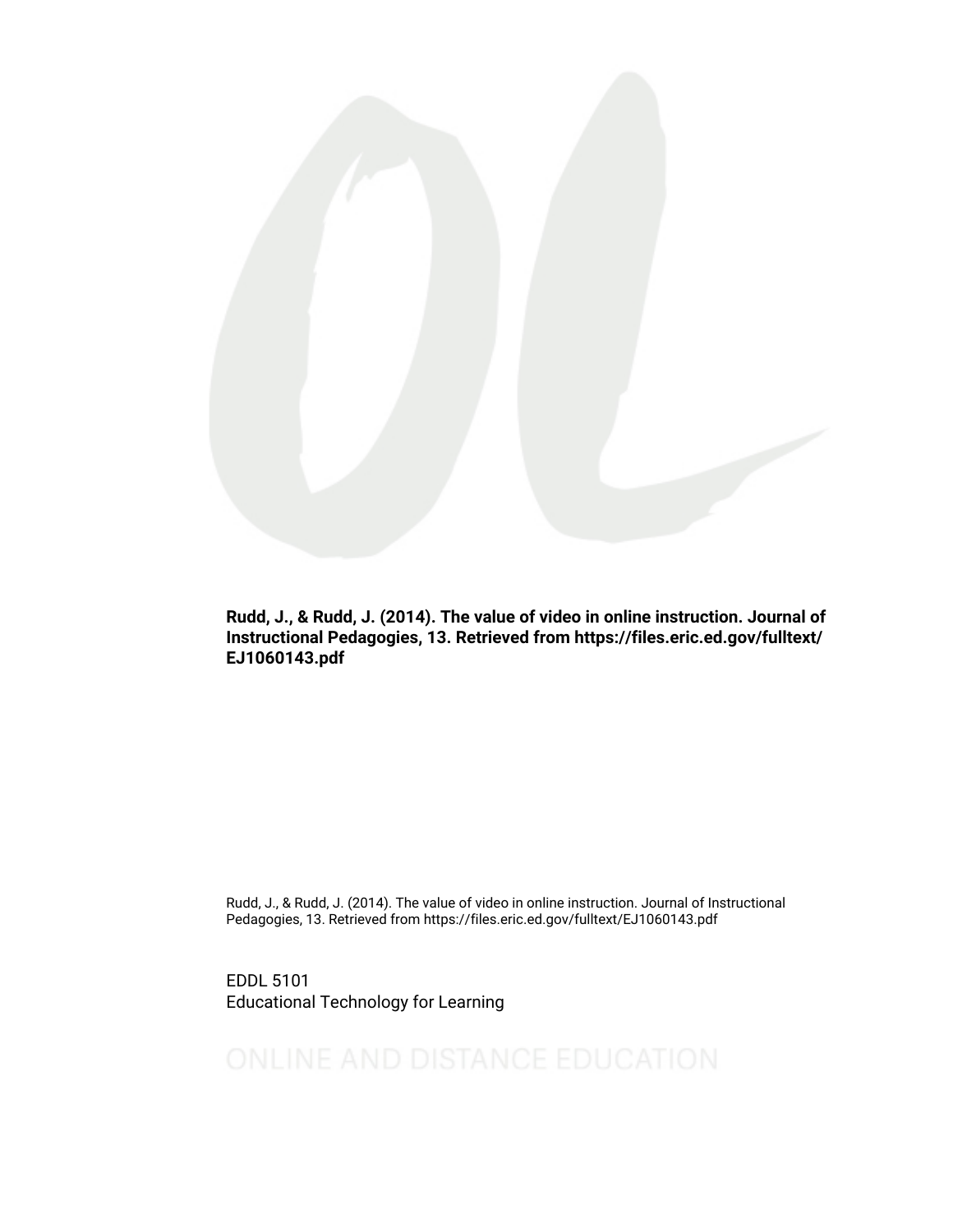# **The value of video in online instruction**

Denis P. Rudd II Robert Morris University

Denis P. Rudd Robert Morris University

# **ABSTRACT**

 Online educational instruction has become more prevalent in American and international educational institutions and is increasingly the chosen format for many academic programs. The use of web conferencing, virtual classrooms, and computer-based training are becoming the common platform in which schools provide education in online teaching. This paper will review the use of synchronous and asynchronous video in online classes and identify the value in using this form of media as an instructional method. Appropriate specific studies have been examined to determine the effectiveness of the format and resources implemented. Conclusions based on research indicate that different uses of video are effective in online education, but educators need to be prepared for many technological hurdles they and their institution must overcome.

Keywords: video, web conferencing, virtual classrooms, video conferencing, online



Copyright statement: Authors retain the copyright to the manuscripts published in AABRI journals. Please see the AABRI Copyright Policy at [http://www.aabri.com/copyright.html.](http://www.aabri.com/copyright.html)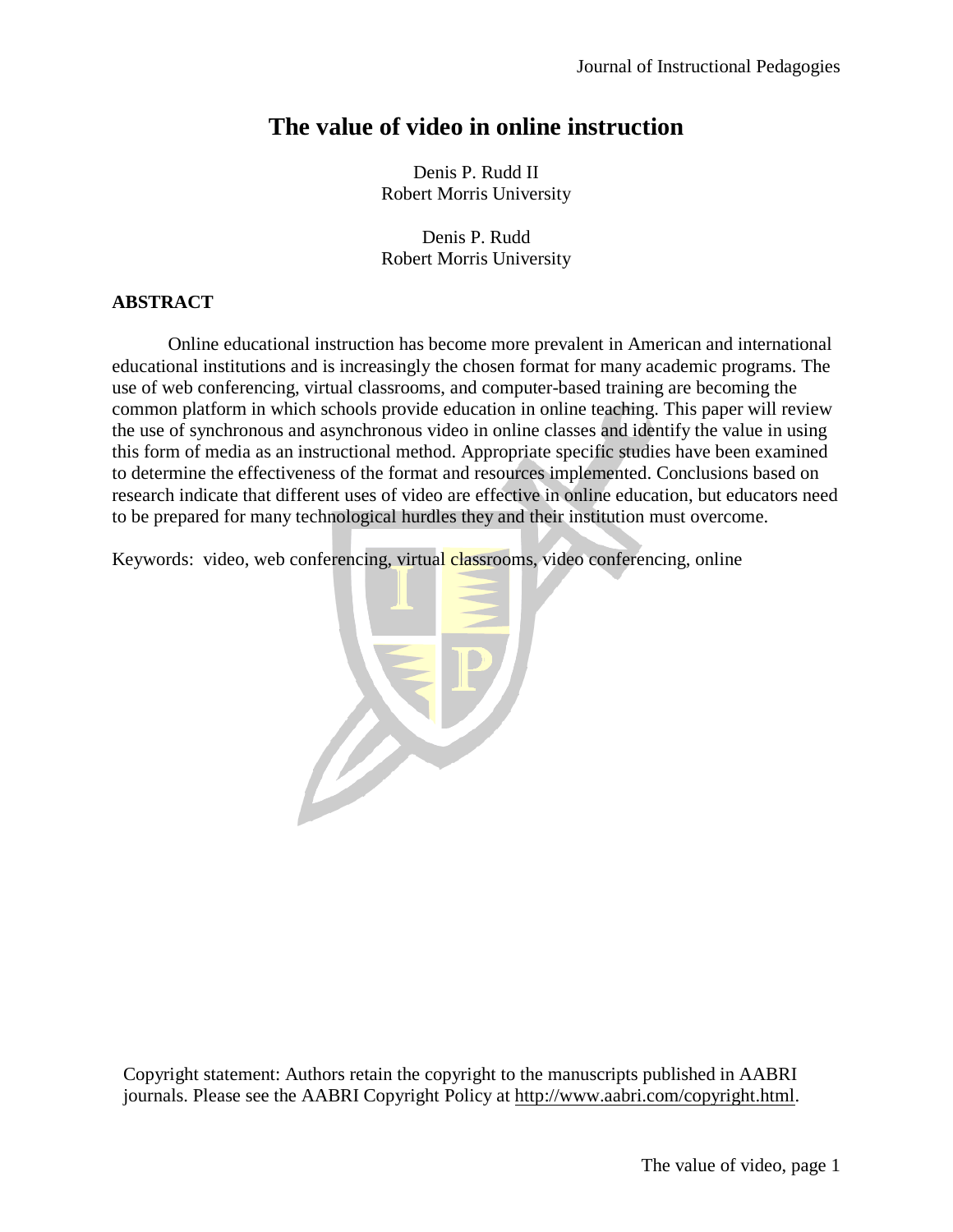#### **INTRODUCTION AND PROBLEM STATEMENT**

Online education is an increasingly common format for students to participate in their courses and with over 570,000 new students added to college and university enrollments in 2013, the total for students taking online courses has reached a new high of 6.7 million (Allen & Seamen, 2013). It is estimated that over 30% of all college students have attended at least one or more online courses (Friedman & Friedman, 2013). As a result the massive explosion in online learning, more creative and engaging methods must be employed to transition students into a different type of classroom. Educators need to take on new responsibilities and learn unique skills to address remote students.

 The use of video in online education has become progressively more important in providing varied and interesting pedagogical opportunities for educators, and parallels students' needs for interactive and engaging lessons in a changing classroom. Virtual classrooms, web conferencing, and streaming, self-paced content provide both students and teachers with dynamic and visual resources that have now been accepted as a framework for successful learning (Anne-Louise & Andrews, 2009). The following research attempts to answer questions about the value of video in online instruction and identify the formats used in education settings.

## **SYNCHRONOUS AND ASYNCHRONOUS FORMS OF VIDEO**

 When using any form of video in a classroom setting, there are two general classifications: synchronous and asynchronous. These can be furthered classified into two, instructional video formats: web conferencing/virtual classrooms and CBT videos (Computer-Based Training).

 Synchronous learning is instruction through technological tools that offer real time or live interactions within the classroom. Tools like an instant message system, quiz generators, polling, chat rooms, and web conferencing, that include audio/video broadcasting and whiteboards, are often tied to synchronous learning environments (Huang & Hsiao, 2012). Synchronous video can be described in a similar manner. Video feeds from instructor to student and student to instructor that occur simultaneously fall into a category of online video. Students have an opportunity to see the teacher, read non-verbal cues, and simulate a traditional classroom environment. Live video feeds that are part of a virtual classroom or web conferencing system provide immediate interactions between student and teacher and offer comparable interactions to traditional lecture-based formats (Hatsell & Yuen 2006; Lonie & Andrews 2009).

 Asynchronous learning includes interactions that are provided over time (Moore & Kearsley, 2012). A forum platform is commonly used to create a participatory environment for students. Teachers post question, discussions, and other forms of exercises and students respond to these activities over a specific period of time. (Zingaro & Oztok, 2012). Computer-Based Training (CBT) represents an example of asynchronous online video. CBT is, by its very design, self-paced and occurs over time. Prerecorded software demonstrations, recorded classes, and lectures represent the most common asynchronous videos. A variety of sources indicate video in this format can have positive impacts on learning and retaining simple to complex information (Borup, West, & Graham, 2013; Moridani, 2007).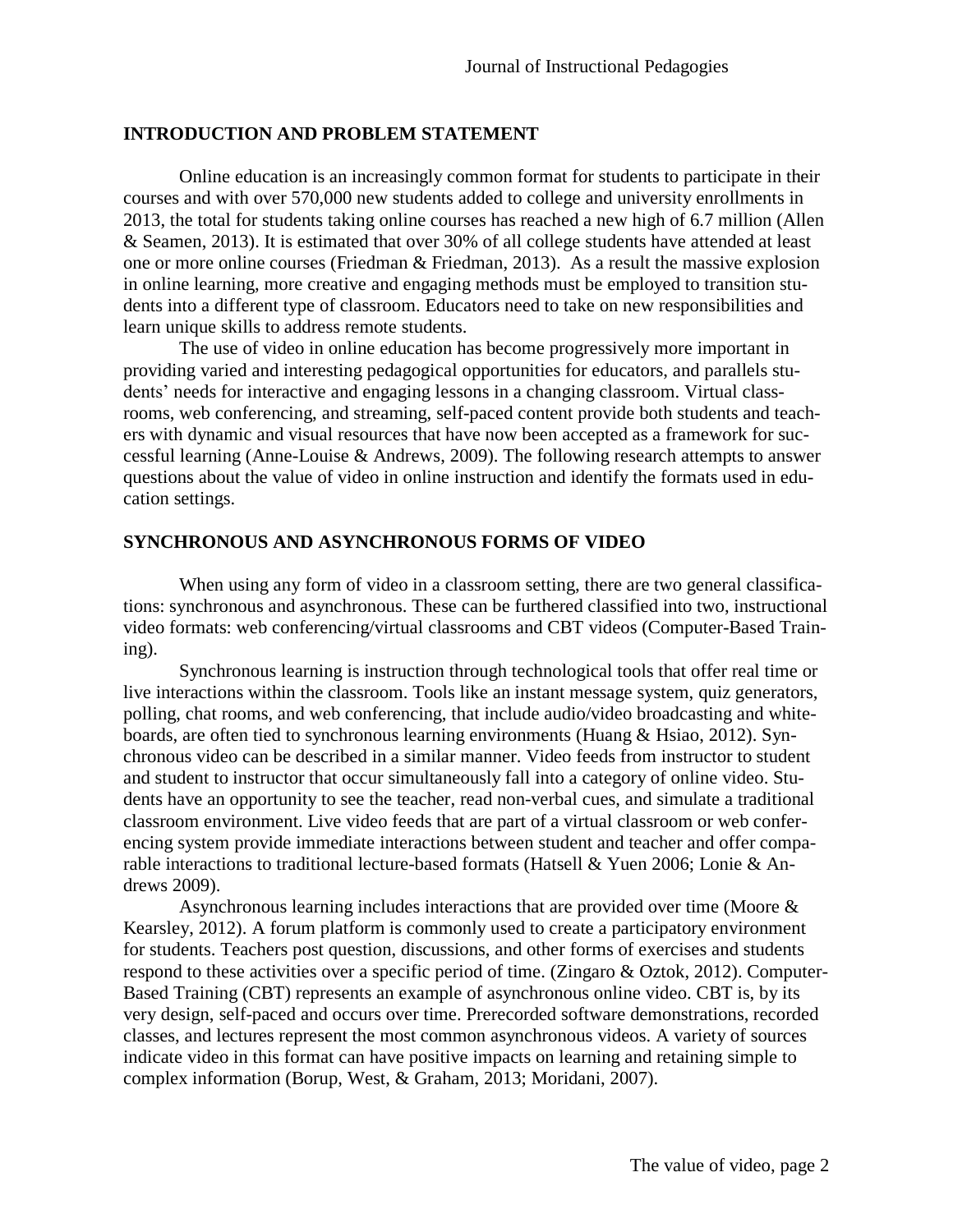## **VIDEO FORMATS IN ONLINE INSTRUCTION**

## **Web Conferencing**

 Web conferencing provides a synchronous online platform for instruction. Two-way video/audio, chatting, and desktop sharing offer a robust toolset for educators and are common in most web conferencing environments. Students and teachers often access this system through a web URL and secure login. Both groups would need a computer, camera, and microphone to effectively participate in the learning (Ellingson, Notbohm, & , 2012).

 Because web conferencing has so commonly been associated with business environments, academia is now beginning to see the benefits of using these increasingly wide-ranging tools in the classroom. In a study by Loni and Andrews (2009), two traditionally paper-based distance education courses were converted to online classes using web conferencing software. The courses were converted due to difficulties in reaching isolated students in the School of Natural and Rural Sciences Management program at the University of Queensland in Australia. Using Centra and Wimba students participated in these courses using video/audio, interactive chat, and a variety of other collaborative features. Qualitative results of the study showed using web conferencing tools enhanced collaboration and provided real time student to teacher interactivity. What is thought-provoking is the supplemental nature of video in the class. Although video was specifically identified as a positive factor in the instruction, it was only referred to as a way to personalize the experience. Video only took up a small portion of the web conferencing interface. The other tools such as polling, desktop sharing, file sharing, and breakout groups appeared to be just as impactful on the student experience.

 Another study by Ellingson and Notbohm (2012) was conducted using Adobe Connect to teach MBA Accounting courses. Instruction had previously been conducted using video conferencing rooms to create virtual classrooms. Adobe Connect allowed students, in many disparate locations with simply a computer, headset, camera, and microphone, to fully engage in the class. The web conferencing capabilities of Connect were extensive, inexpensive to implement, and installed on virtually any computer. The study offered insight into the benefits using web conferencing in higher education business department curriculums. Students who completed evaluations expressed positive feedback about the format of the course, and identified the video feed as a way to see and hear the instructor like a traditional lecture format. The authors identified increased levels of motivation, participation, preparation, and improved use of technology in students who participated in the online courses.

 Despite all the positive results, both studies did expose challenges in conducting classes using instruction via web conferencing. Internet connectivity, technical knowledge, lack of support, proper training, and limited resources were cited as variables that can impact success. What can't be overlooked are the many benefits to the learning process if technology and video are used appropriately in the classroom.

# **VIRTUAL CLASSROOMS**

Virtual classrooms first included communication through two-way video between one or more classrooms, but have evolved into broader systems. Web conferencing and virtual classrooms have now become interchangeable as terms for online distance learning (La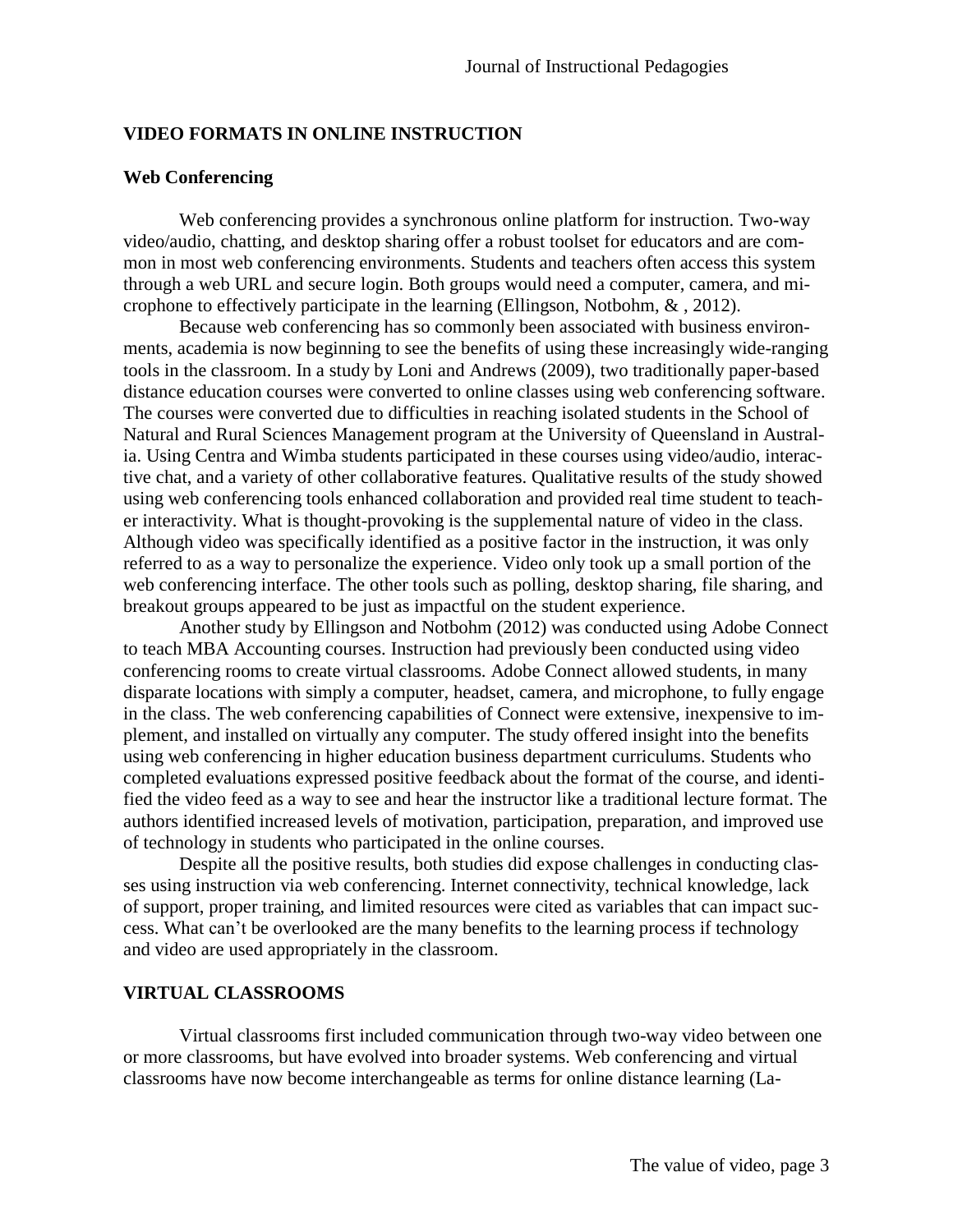volette, Venable, Gose, & Huang, 2010).What used to cost thousands of dollars for equipment capable of transmitting high resolution video is now only a fraction of the cost and includes a full suite of tools to improve interaction and collaboration. Virtual classrooms are often remembered in the context of international elementary schools participating in distance education with United States schools to exchange ideas and cultures through video conferencing. Now, however, any institution in higher education with online education will likely use some form of video transmission (Hartsell & Yuen, 2006).

 Research conducted by Fernandez, Balsera, Huerta, Montequin (2012) addressed the development of virtual classrooms between three Spanish Universities. The first virtual Master degree program in Project Management between the universities was designed and conducted through the use of a high-tech video conferencing system, asynchronous communication resources, and live instruction with projection to each classroom. Technical aspects of delivery, differences between traditional and online learning, and the importance of adapting teaching techniques were explored. Researchers uncovered some interesting results through the use of surveys during and after the course. Audio and video, teaching and learning activities, material resources, and activity comparisons were all rated on a 5-point Likert scale. All areas were rated with high percentages indicating students enjoyed and found value in their experience. What was most interesting was the ratings on comparisons between perceptions of effectiveness in traditional lecture and online activities. Students rated online instruction as more effective than traditional lectures and concluded this was due to the variety of interactive exercises and engaging activities between the three classrooms. More students created greater and more in-depth discussions which provided better learning experiences. These virtual classrooms were successful in creating a unique and engaging educational opportunity for students to participate in a  $21<sup>st</sup>$  century learning environment.

 There are tools now like Adobe Connect, Elluminate Live, and Cisco WebEx that blur the lines between virtual classrooms and web conferencing; while both use video streaming to personalize the experience, web conferencing has often been associated with businesses and virtual classrooms education. Software is getting more and more sophisticated and options administrators can select from are numerous, and as a result both virtual classrooms and web conferencing have become synonymous with one another (Bower, 2010). Because there are so many options like free software, subscription-based services, and fully featured video conferencing systems educators need to investigate and determine the best solution for their student environment.

## **COMPUTER-BASED TRAINING**

Computer-based training videos can now be accessed from anywhere on the planet where an internet-enable device is located. Mobile devices make portability almost too easy. An investigative study done by Dubrowski and Xerioulis (2005) looked at first-year medical students' use of self-paced, computer-based training videos. Special suturing and knot tying techniques were recorded and stored in a media platform delivery system. Students were given access to these videos and the technology tracked their total time viewed, most frequent video accessed, and most frequent time spent in a section of a video. Authors were able to make recommendations for curriculum changes based on what surgical techniques in the media were viewed the most. This format for video learning was determined successful by stu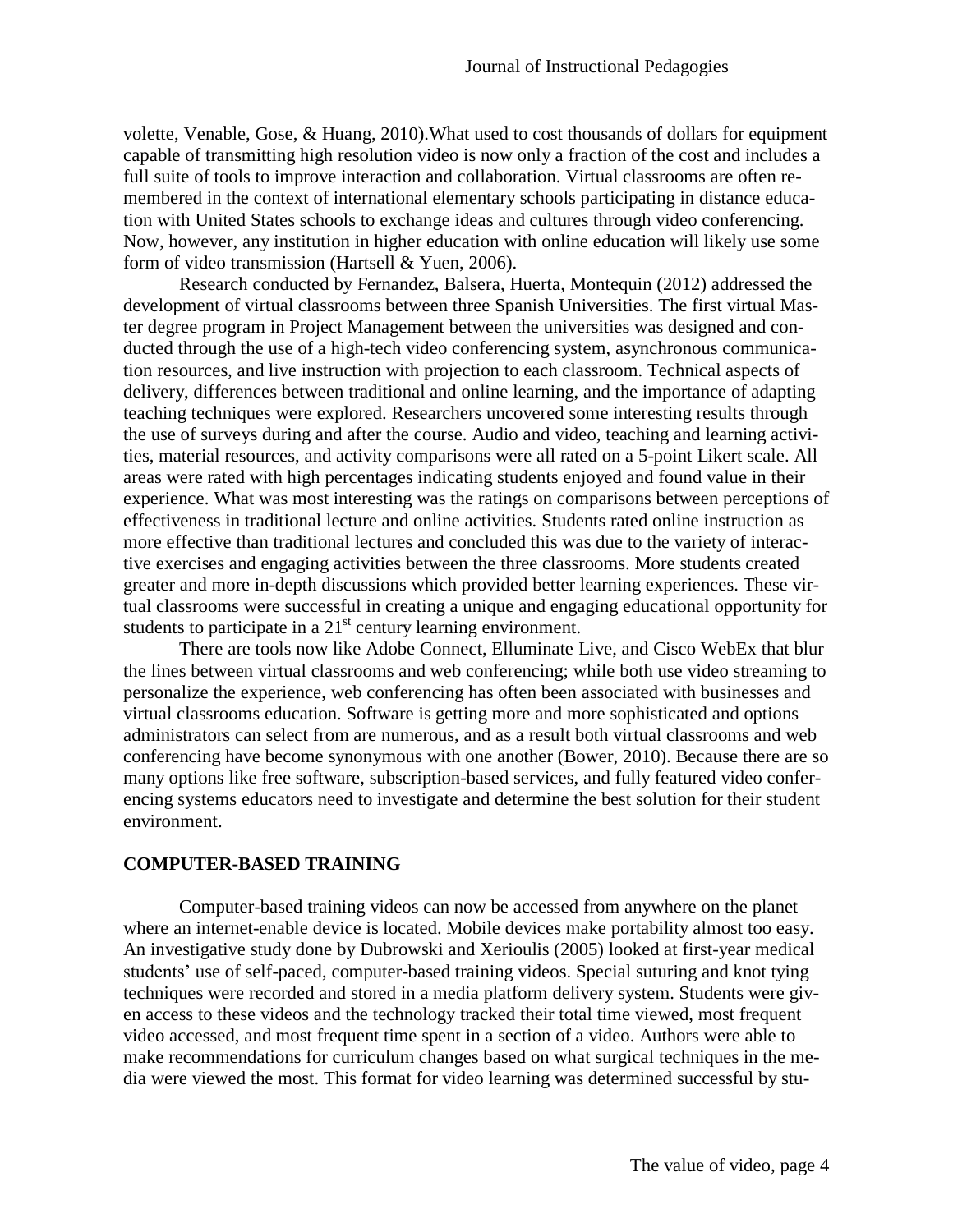dents. Basic procedural steps can be effectively studied through the use of online videos. Despite the fact that the videos were deemed effective, the study did mention in-person instruction was provided in addition to the video training. In this case, video served as a supplemental resource that was also used to indicate areas deemed important by students.

 A second study on computer-based training videos by Tan, Tan, and Wettasinghe (2011) investigated video and self-reflection through blogs in a science pre-service professional development program. Twenty-six teachers were asked to participate in research on the effectiveness of computer-based training videos in teaching best practices to novice teachers. Blogs were used to provide teachers an outlet to share and communicate with their peers for enhanced collaboration. Results showed teachers perceived they gained new knowledge and techniques for classroom instruction. Granted video was the main focal point for instruction, but a second means of learning was included. Collaboration within the blogs was determined highly effective in educating new teachers in best teaching practices.

 These two studies illustrate the value of computer-based training videos. Even though video was considered supplemental or of equal value to other instructional methodologies, students had improved acquisition and retention of new knowledge. Educators should consider using online or mobile CBT videos to supplement traditional lecture and online teaching, opening the door to even greater use and access to learning.

## **ADVANTAGES AND DISADVANTAGES**

 There are significant advantages to online video that have been illustrated in all the studies. Better collaboration between students and teachers (Bower, 2011), increased knowledge and awareness of technology, (Anne-Louise & Andrews, 2009), positive perceptions of online learning (Ellingson, Notbohm, & , 2012), and application of instructional objectives to job-specific skills (Tan, Tan, and Wettasinghe, 2011). Video was a piece in each of the studies and certainly proves it can be a valuable option for teachers in online training. Teachers have an opportunity to boost student achievement through the use of online video, but must be cautious and fully understand the technology and platform before attempting to simply add media to a class.

 With that said, there are many disadvantages to online videos which are also well documented in research. Proper training on the technology is critical to success and without it the opposite effect on learning occurs (Lonie & Andrews, 2009). Technical issues can also impair the quality of the experience. Glitches in software, bandwidth, and connectivity can turn an otherwise flawless lesson into a nightmare (Hartsell & Yuen, 2006). Planning online instruction that uses video and other resources requires a strong infrastructure and support system to provide guidance and troubleshooting. Personnel to support the system, experts to manage, and instructors to teach are essential to make video and online learning as effective as possible.

## **CONCLUSION**

 Both synchronous and asynchronous video formats have proven to be a valuable asset for teachers, and teachers have access to low cost and sometimes free technology that keeps getting ever powerful and fully-featured. Research on the three most common video formats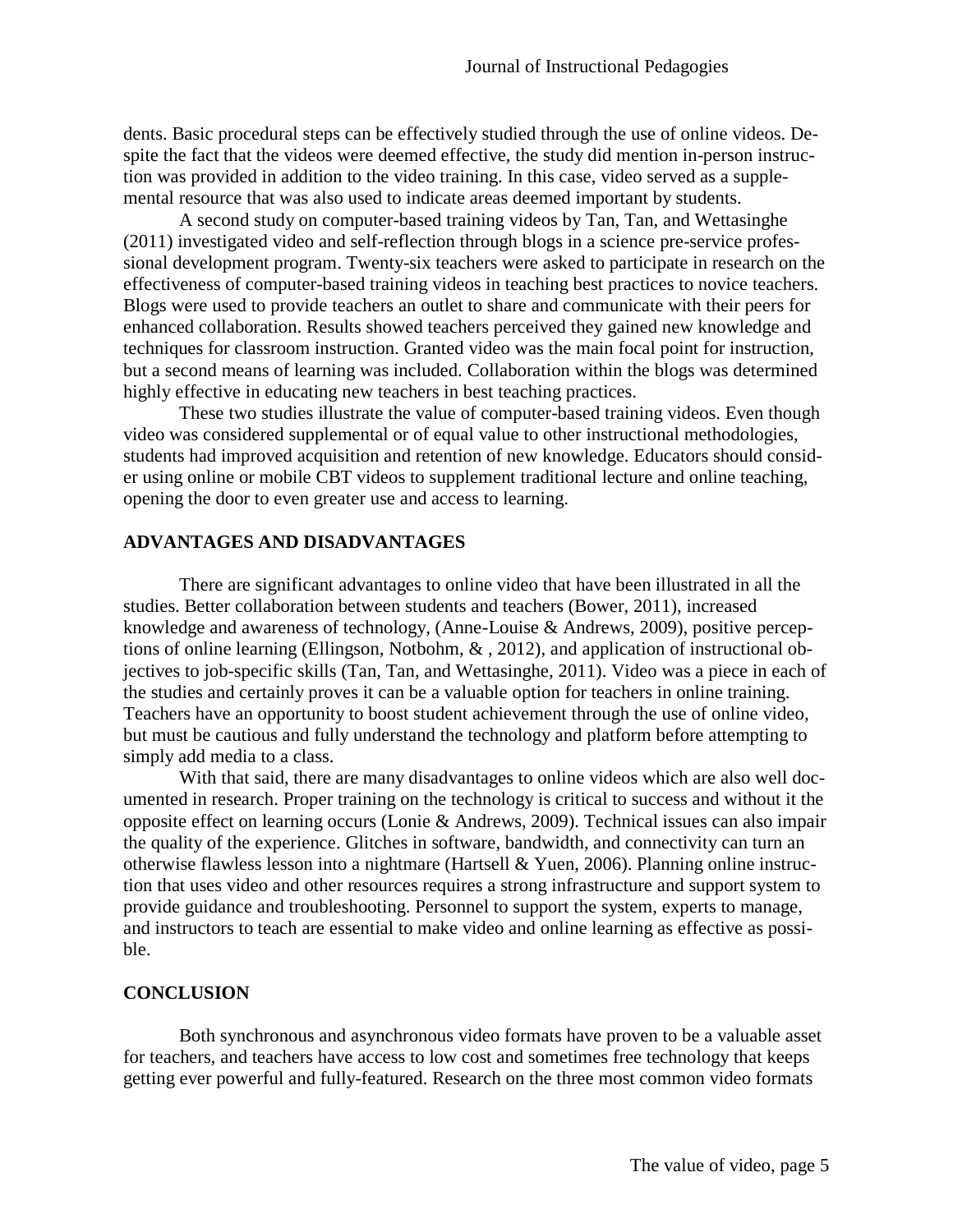showcased the value and importance of video as a form of online instruction. The studies indicated students perceive effectiveness in streaming video as a component of web conferencing/virtual training. Students also found using video to personalize the classroom experience helped to bridge the gap between traditional forms of instruction and online instruction. Furthermore, video is most effective when paired or grouped with other instructional tools (blogs, chatting, screen sharing, file sharing, and a host of others). This research is valuable to new and experienced instructors in that they can learn to enrich their classes and engage their students more in online classrooms. With proper training, support, and innovative lessons, continued success in video training is feasible for any educational institution.

 While younger generations are familiar with new online forms of education, previous generations still find it challenging to move out of the brick-and-mortar model of learning. With online education becoming more popular and more schools offering some form of webbased teaching, teachers and students will need to prepare for a drastically changing academic landscape.

## **REFERENCES**

- Allen, E., & Seamen, J. (2013). Changing Course: Ten Years of Tracking Online Education in the United States. Babson Research Group and Quahog Research Group.
- Borup, J., West, R. E., & Graham, C. R. (2013). The Influence of Asynchronous Video Communcation on Learner Social Presence: A Narrative Analysis of Four Cases. *Distance Education, 34*(1), 48-63.
- Bower, M. (2011). Synchronous Collaboration Competencies in Web-Conferencing Environments - Their Impact on the Learning Process. *Distance Education, 32*(1), 63-83.
- Dubrowski, A., & Xeroulis, G. (2005). Computer-Based Video Instructions for Acquisition of Technical Skills. *Journal of Visual Communication in Medicine, 28*(4), 150-155.
- Ellingson, D. A., Notbohm, M., & . (2012, September/October). Synchronous Distance Education: Using Web Conferencing In An MBA Accounting Course. *American Journal of Business Education, 5*(5), 555-562.
- Fernández, J. M., Balsera, J. V., Huerta, G. M., & Montequín, V. R. (2012). Virtual Classroom: Experience of Three Spanish Universities. *Journal of Professional Issues in Engineering Education & Practice*, 262-266.
- Friedman, L. W., & Friedman, H. H. (2013, January). Using Social Media Technologies to Enhance Online Learning. *Journal of Education Online, 10*(1), 1-22.
- Hartsell, T., & Yuen, S. (2006). Video Streaming in Online Learning. *AACE Journal, 14*(1), 31-43.
- Huang, X., & Hsiao, E.-L. (2012). Synchronous and Asynchronous Communication in an Online Environment: Faculty Experiences and Perceptions. *The Quarterly Review of Distance Education, 13*(1), 15-30.
- Lavolette, E., Venable, M. A., Gose, E., & Huang, E. (2010, September/October). Comparing Synchronous Virtual Classrooms: Student, Instructor and Course Designer Perspectives. *Tech Trends, 54*(5), 54-61.
- Lonie, A.-L., & Andrews, T. (2009). Creatinhg a Rich Learning Environment for Remote Post-Graduate Leaners. *Education in Rural Australia, 19*(1), 3-13.